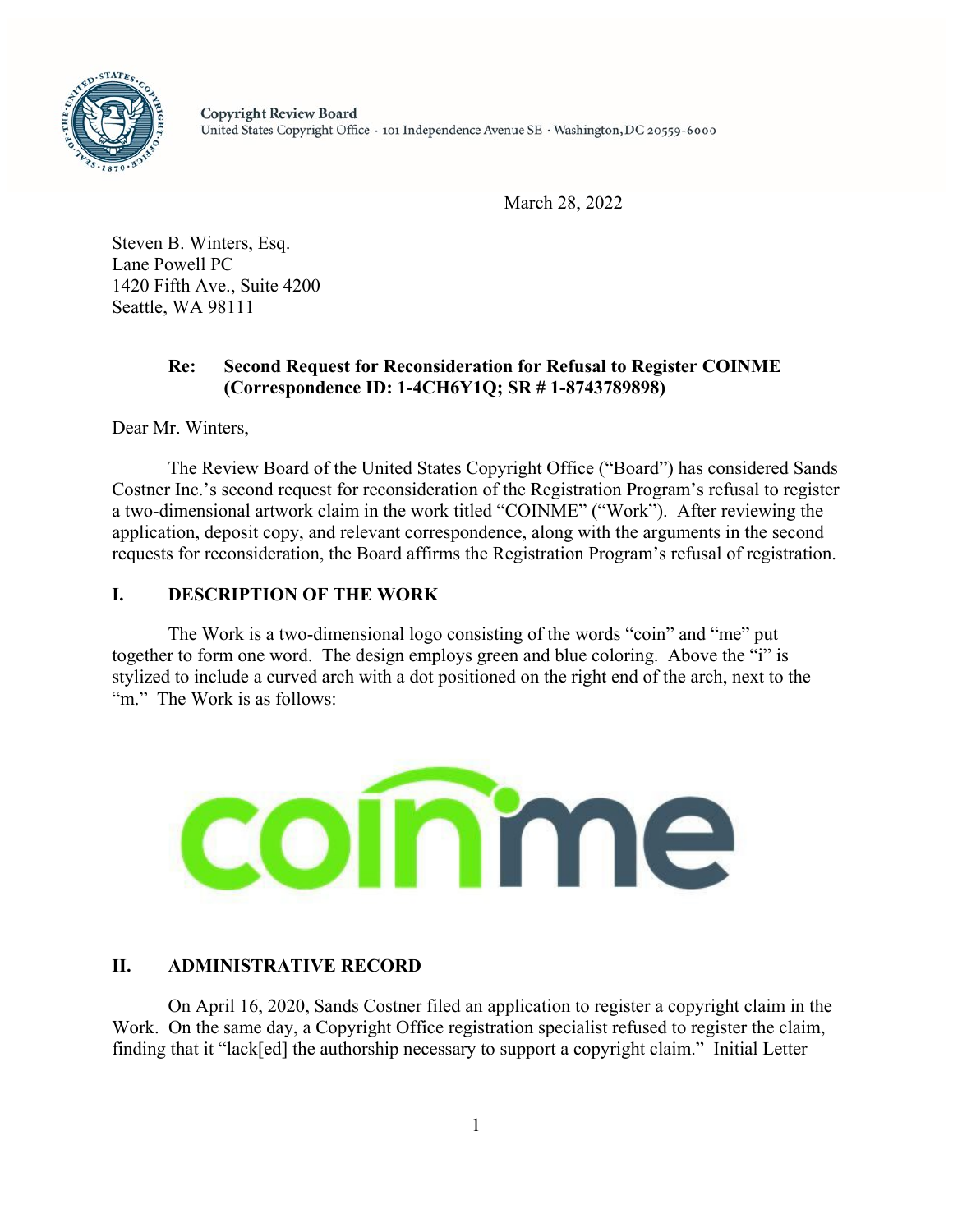Stephen B. Winters, Esq. March 28, 2022 Lane Powell PC

Refusing Registration from U.S. Copyright Office to Suzanne Lukas-Werner at 1 (Apr. 16, 2020).

In an April 28, 2020 letter, Sands Costner requested that the Office reconsider its initial refusal to register the Work. Letter from Steven B. Winters, Lane Powell PC, to U.S. Copyright Office (Apr. 28, 2020) ("First Request"). After reviewing the Work in light of the points raised in the First Request, the Office re-evaluated the claims and again concluded that it "does not contain a sufficient amount of original and creative authorship to support copyright registration." Refusal of First Request for Reconsideration from U.S. Copyright Office to Steven B. Winters at 2 (Oct. 8, 2020). The Office concluded that the Work was a combination of unprotectable elements that consisted only of common geometric shapes, words and short phrases, and mere variations in coloring combined in an uncreative and expected way. *Id.* at 2–3.

In a letter dated January 8, 2021, Sands Costner requested that, pursuant to 37 C.F.R. § 202.5(c), the Office reconsider for a second time its refusal to register the Work. Sands Costner argued that the Office applied "an erroneously high standard of creativity" rather than the "creative spark" standard set forth in *Feist Publications, Inc., v. Rural Telephone Service Co*. Letter from Steven B. Winters, Lane Powell PC, to U.S. Copyright Office at 5 (Jan. 8, 2021) ("Second Request"); *see Feist*, 499 U.S. 340, 345 (1991). Further, Sands Costner argued that "the Work contain[ed] creativity as to color choice and color arrangement, creativity as to shape of letters and the graphical elements of the arc and coin, and the interplay of the graphical elements with one another." Second Request at 3. Lastly, Sands Costner argued that the Office failed to apply the same standard of creativity compared to other works the Office has previously registered. *Id.* at 3–4.

#### **III. DISCUSSION**

After carefully examining the Work and considering the arguments made in the First and Second Requests, the Board finds that the Work's individual elements fail to exhibit copyrightable authorship. The Office has consistently found that words and short phrases, mere variations of typography or coloration, and standard geometric shapes all fail to contain the sufficient amount of original creative expression. *See, e.g.*, 37 C.F.R. § 202.1(a) (prohibiting registration of "[w]ords and short phrases such as names, titles, and slogans; familiar symbols or designs; [as well as] mere variations of typographic ornamentation, lettering[,] or coloring"). The dot connected to the "m" and the curved arch depicted over the "i" are both common shapes ineligible of copyright protection. *See* U.S. COPYRIGHT OFFICE, COMPENDIUM OF U.S. COPYRIGHT OFFICE PRACTICES § 906.1 (3d ed. 2021) ("COMPENDIUM (THIRD)") ("The Copyright Act does not protect common geometric shapes, either in two-dimensional or three-dimensional form."). The remaining elements consists of green and blue coloring and a business name, slightly stylized in font and arranged without spacing to combine two words: "coin" and "me." Again, these individual elements are ineligible for copyright protection because they fail to demonstrate creative and original authorship. *See* COMPENDIUM (THIRD) §§ 906.4 ("[T]ypeface, typefont, lettering, calligraphy, and typographic ornamentation are not registrable. These elements are mere variations of uncopyrightable letters or words…."), 313.4(C) ("The U.S. Copyright Office cannot register individual words or brief combinations of words, even if the word or short phrase is novel or distinctive or lends itself to a play on words."), 313.4(K) (stating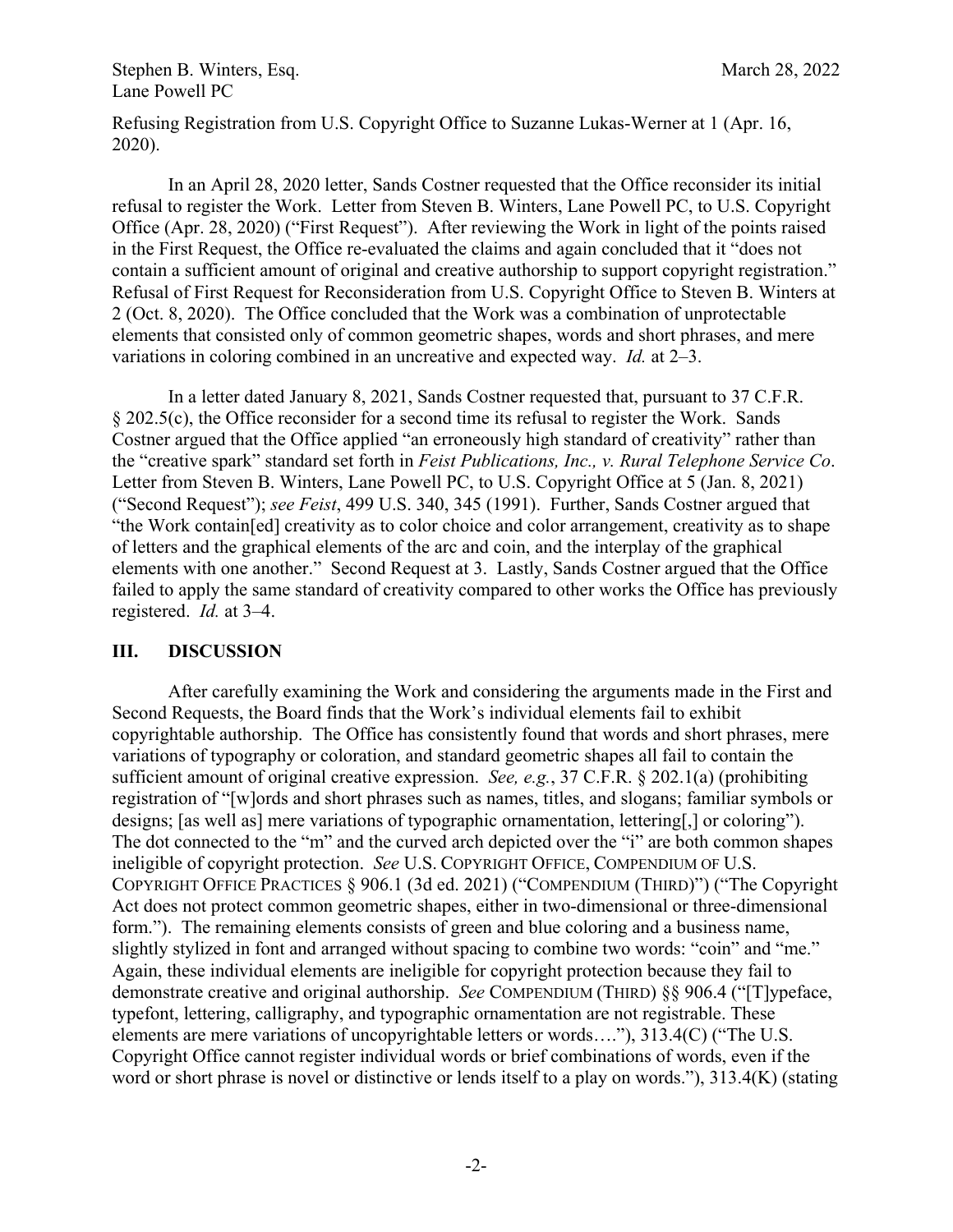### Stephen B. Winters, Esq. March 28, 2022 Lane Powell PC

that the Office may refuse to register a claim if the author "merely added, changed, or combined expected or familiar sets or pairs of colors").

Additionally, after considering the work as a whole, the Board finds that the selection and coordination of the unprotectable elements that comprise the Work are insufficiently creative to sustain copyright protection. Though some combinations of non-protectable elements may contain sufficient creativity with respect to how they are arranged to support a copyright registration, not every combination will be numerous enough and their arrangement original enough to constitute an original work of authorship. *See Satava v. Lowry*, 323 F.3d 805, 811 (9th Cir. 2003); COMPENDIUM (THIRD)  $\S$  905. While "the standard of originality is low ... it does exist." *Feist*, 499 U.S. at 363. Here, Sands Costner's simplistic arrangement of a dot, an arch, and a business name in green and blue coloring does not demonstrate the requisite level of creativity needed to warrant protection. *See, e.g.*, *John Muller & Co. v. N.Y. Arrows Soccer Team, Inc.*, 802 F.2d 989, 990 (8th Cir. 1986) (upholding the Copyright Office's refusal to register a simple logo consisting of four angled lines which formed an arrow and the word "Arrows" in a cursive script beneath the arrow).

Sands Costner argues that the Work contains creativity due to "[t]he shape and positioning of the green arc and circle, which doubles conceptually as both the dot of the I and as a 'coin'—soars or jumps over from the word 'coin' to the word 'me,' creating an artistic representation of the message." Second Request at 3. However, the author's intentions, ideas, and concepts underlying the creation of a work are irrelevant to the determination of its copyrightability. *See* COMPENDIUM (THIRD) § 310.5 (stating that the U.S. Copyright Office "will not consider the author's inspiration for the work, creative intent, or intended meaning.").

Finally, the applicant points to other works registered by the Office, arguing that the Office failed to apply the same standard of creativity here. First Request at 4–6; Second Request at 3–5. The Office does not compare works that have been previously issued or refused registration. COMPENDIUM (THIRD) § 309.3 ("The fact that the U.S. Copyright Office registered a particular work does not necessarily mean that the Office will register similar types of works or works that fall within the same category."). Because determinations of copyrightability are made on a case-by-case basis, the Board declines to engage in a side-by-side comparison with other works.